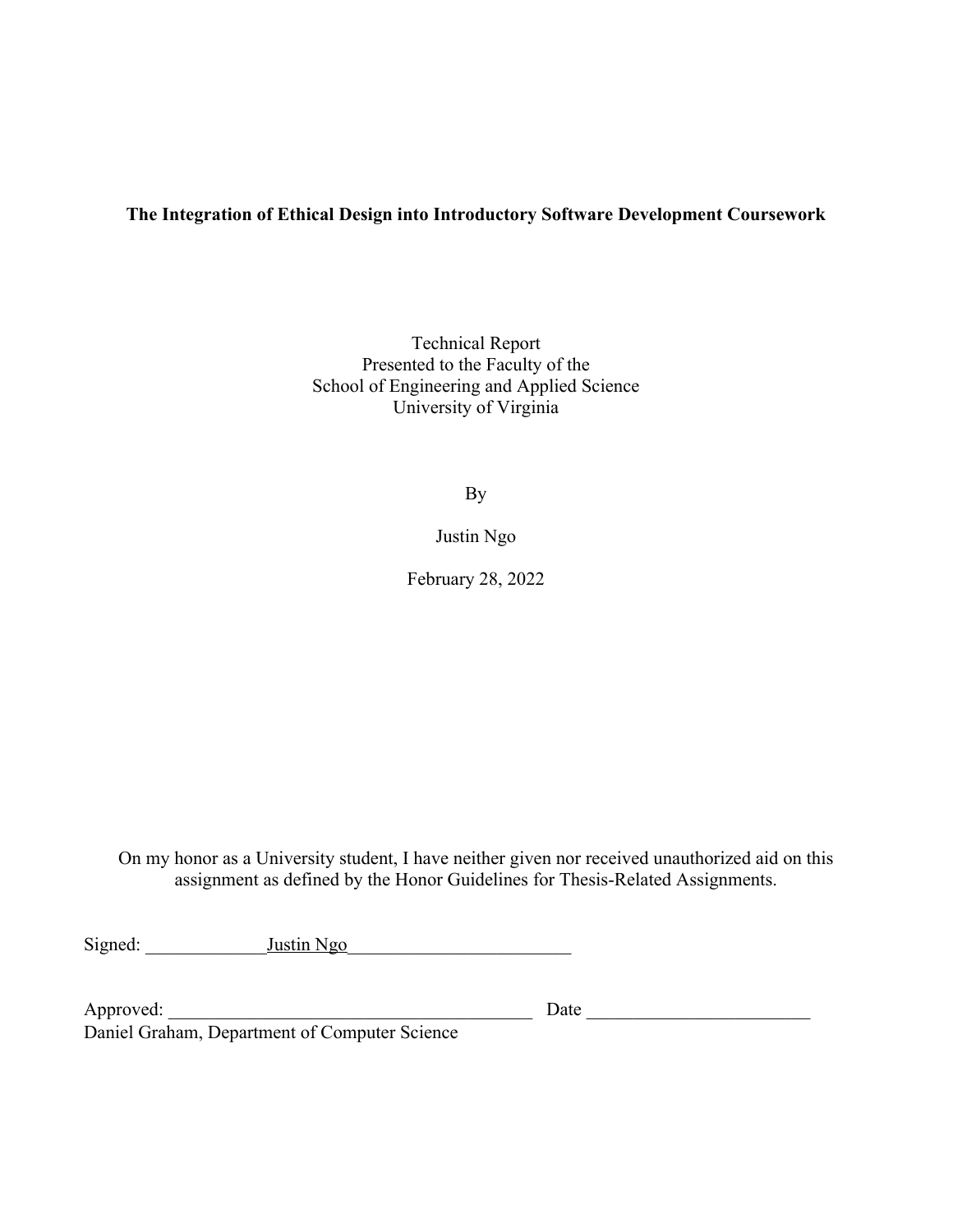# **The Integration of Ethical Design into Introductory Software Development Coursework**

CS4991 Capstone, 2021

Justin Ngo Computer Science and Engineering Business University of Virginia School of Engineering and Applied Science Charlottesville, Virginia USA jmn4fms@virginia.edu

# **ABSTRACT**

Ethical thinking in Computer Science coursework is critical because many students in Computer Science programs become software engineers— responsible for shaping society through their products and making informed judgements in their work based on legal and ethical principles. However, the University of Virginia's Computer Science program lacks a strong cultivation of ethics. I examine the ethical computing concepts discussed in the Spring 2021 iteration of CS 3501 Everyday Ethics and Quotidian Quandaries for Computer Scientists, and the basics of software development taught in the Fall 2019 iteration of CS 2110 Software Development Methods, to propose improvements to the teaching of ethics at UVA. I suggest that the teaching of ethics and software development should be integrated and taught early in the curriculum as opposed to the current and limited approach at the end. The process of integrating ethics into the Computer Science curriculum reinforces the idea in students that ethics and engineering go hand in hand. It also creates a more welcoming environment for students of different backgrounds to promote diversity in a field that is actively seeking it.

#### **1 Introduction**

In recent years, there has been an increasing number of news articles about software developers designing algorithms that can easily stray into biased or discriminatory behavior. Algorithms deciding employment, policing neighborhoods, assigning risk scores, skewing public perception of news, and determining which enemy combatants should be killed are being brought to the forefront of public attention. [1] Therefore, Computer Scientists and Computer Science students no longer have the luxury of ignoring the consequences of their work, and it is now more important than ever that students are properly equipped to build ethical systems.

Current UVA Computer Science coursework approaches teaching the ideas of ethics and introductory software development in isolation. Students in the School of Engineering and Applied Sciences are exposed to ethics in a limited manner through three required Science, Technology, and Society courses: STS 1500, STS 4500, and STS 4600. STS 4500 and STS 4600 are only taught to students in their final year of study. Computer Science students in both the College of Arts and Science and School of Engineering and Applied Sciences are exposed to ethical concepts in either standalone ethics classes such as CS 3501 Everyday Ethics and Quotidian Quandaries for Computer Scientists, or later courses that contain limited integration of ethics such as in CS 3240 Advanced Software Development. [2] These courses are optional and not required for Computer Science students in the College of Arts and Sciences. These courses are also not intended to be taught in the first two years of a student's Computer Science coursework.

This isolated approach to teaching ethics is flawed because it does not adequately prepare students for the impactful engineering projects they will encounter in the real world. Real world projects require ethical consideration while being worked on and cannot be considered only as an afterthought. In addition, although the teaching of technical concepts and ethics separately carries the advantage of greater educational focus on the former, there are greater practical benefits to continuous integration of ethics early in the Computer Science curriculum. As such, I believe the integration of ethics and software development should begin early in the curriculum as opposed to the current and limited approach at the end.

I approach the problem by proposing changes to CS 2110 Software Development Methods that integrate the teaching of ethical thinking into its existing coursework.

#### **2 Related Works**

Computer Science education lacks a solid ethics educational component at most major universities or is left to the last year as optional coursework distantly related to CS. However, several major universities are attempting to continuously integrate ethical thought into their Computer Science curriculums. [3]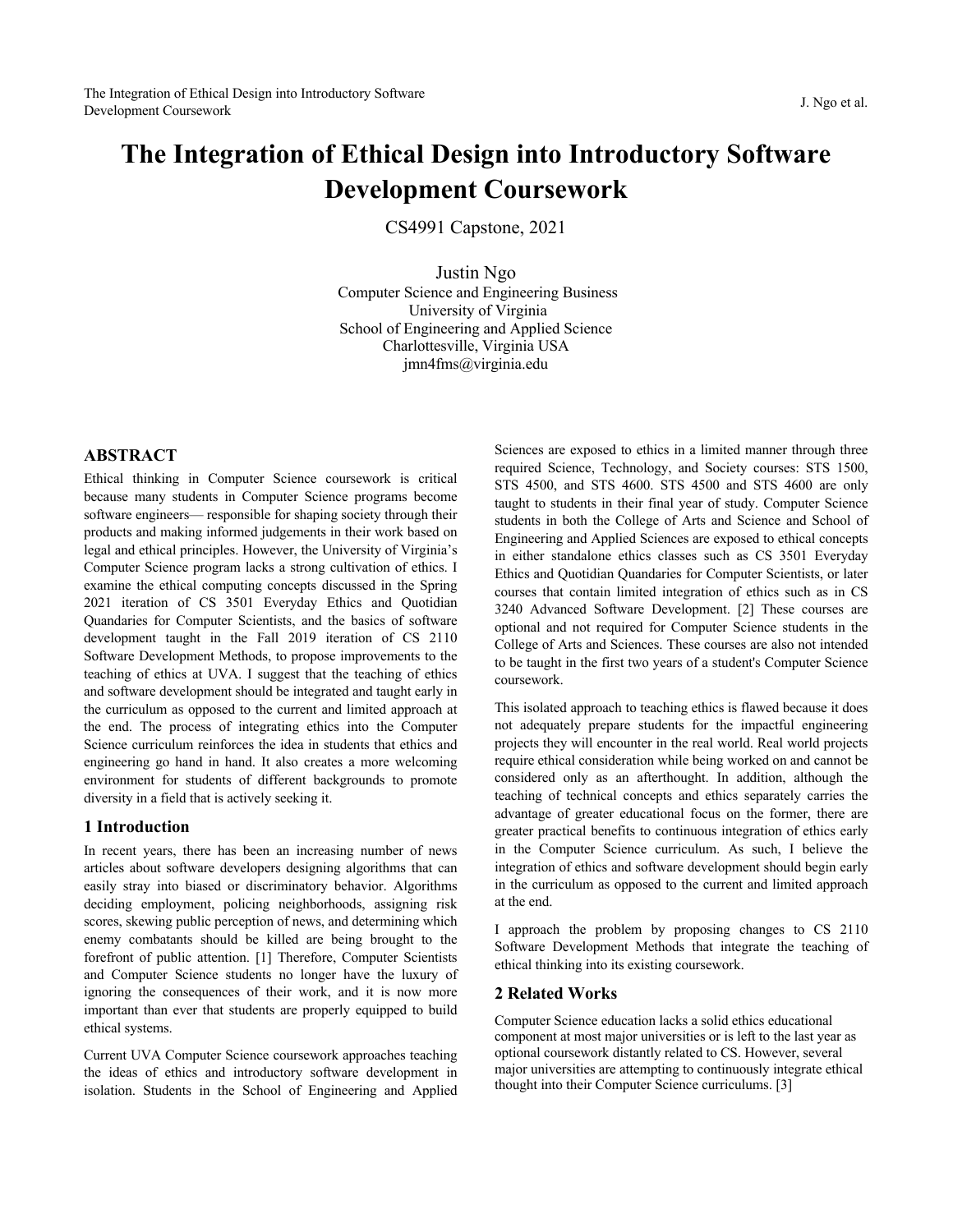The Integration of Ethical Design into Introductory Software nic megianon of Euncal Design mo muoductory Software<br>Development Coursework Development Coursework

At Harvard University, the Computer Science and Philosophy departments are working together on a program called Embedded EthiCS. The purpose of the program is to design new introductory Computer Science courses with a greater focus on ethical thought. Embedded EthiCS attempts to embed philosophers directly into Computer Science courses to teach students how to think through the ethical and social implications of their work. Harvard Embedded EthiCS pulls in post-doctoral fellows and graduates in Computer Science and Philosophy to develop Embedded EthiCS modules. Embedded EthiCS distibutes pedagogy over stand-alone courses, exposing students to the extent to which ethical and social issues permeate virtually all areas of Computer Science. In addition, the program familiarizes students with the wide range of ethical and social issues arising across the field. Embedded EthiCS provides students with repeated practice reasoning through those issues, communicating their positions, and designing systems that consider what they have learned with five specific courses to be taken across the span of eight semesters. [4]

Another major institution pioneering the teaching of ethical thought in Computer Science is Bucknell University. Bucknell realized that many students do not get exposure to ethical thought because the teaching of it in existing courses is neatly contained in optional fourth year seminars or elective courses. The Computer Science faculty at Bucknell realized that ethical thinking in the department has a history of being valued less by curriculums than solely technical skills such as documenting code and writing clever data structures. In other words, Bucknell realized that teaching ethics as a separate course separates it as being nontechnical when it is just as important that engineers are responsible for the socio-technical world. The department of Computer Science at Bucknell believes that ethics should be integrated into existing CS courses, and that ethical thinking is a habit which needs to begin practice at the same time as students begin developing their programming habits. In this way, students are able to deliberately practice ethical design throughout their career. [1]

More major universities are beginning to transition toward the integrating of ethical thinking in their Computer Science curriculums. The University of Colorado Boulder announced that its Computer Science department would be redesigning the entire curriculum to incorporate ethical design into coursework. Dr. Casey Fiesler of the University of Colorado Boulder observed that the current Computer Science coursework taught at major universities reinforces the idea ethical thinking is a non-Computer Scientists job; thus it needs to be better integrated as a part of the technical practice of Computer Science. [5]

#### **3 Proposed Design**

The ethics courses being taught at the end of the curriculum at the University of Virginia suggest that ethics is an afterthought to technical work as opposed to something that should be learned alongside it. Thus, integrating ethical thinking into introductory software development coursework addresses the minimal teaching of ethical thinking in the curriculum.

There are several changes I propose to CS 2110 Software Development Methods. CS 2110, required for all Computer Science majors, appears earlier in students' coursework typically in the first or second year. Students in CS 2110 are also

more familiar with programming than students in CS 1110. The course teaches the basics of software development and has a greater focus on building things that can be used in the real world compared to CS 1110 which teaches introductory programming skills that are not fully realized for practical application. However, CS 2110 is taken early on enough in the curriculum and because of the high enrollment, and more students such that more students may be introduced to ethical thinking in the field of computing.

Introducing ethical thinking to a broader range of students facilitates a more welcoming environment for students of different backgrounds. The improvement that I propose has the benefit of creating a positive impact on participation retention in computing from students in underrepresented groups because many ethical issues now gaining public attention are relevant to these students. [6]

Several changes could be made to the current coursework to incorporate ethical thinking. In the Fall 2019 iteration of CS 2110, students built upon a Photo Library project to learn objectoriented programming, classes, and graphical user interfaces. In conjunction with these software development tasks, a supplementary portion of the assignment could be added which provides articles on ethics and encourages students to research and think about the ethics behind social media apps like Instagram, which the assignment had been modelled after.

Another idea I propose is the addition of discussion topics which revolve around ethical issues from similar apps, such as Instagram which the assignment had been modeled after. Specific topics for the Photo Library assignment include data privacy and collection. The discussion can take the form of a short paragraph requiring students to reflect on how they would improve their algorithms and design. The discussion component can be used to integrate ideas such as privacy, UI design, and social scoring, all of which are taught in the Spring 2021 iteration of CS 3501 Everyday Ethics and Quotidian Quandaries for Computer Scientists. The discussions would reinforce the ability of students to identify and reason through ethical and social issues, communicate their reasoned position, and design ethically and socially responsible systems in the future.

Furthermore, topics from CS 3501 such as dark tactics, could be integrated into assignment instructions and submissions. Instructions can include visually separated subtasks, tables for reference on what should be returned by student's programs, and checklists for exactly student submissions. The incorporation of dark tactics develops reinforces the real-life application and emphasis on basic software developer concepts of inclusion. It conveys to students an emphasis on design creativity and consideration of multiple perspectives such as the ability of dark tactics to help student with disabilities.

Integration into CS 2110 allows ethics to become a part of future coursework in smaller doses throughout the program, as opposed to being taught once at the end of the curriculum. Doing so also reinforces the idea in students that ethics and engineering go hand in hand. [7] The changes I propose to CS 2110 do not pause the course or throw away valuable content and learning concepts, but rather resituate the existing material to involve learning about ethical design. Building habits on ethical thinking is critical to preparing students for the emerging tech landscape.